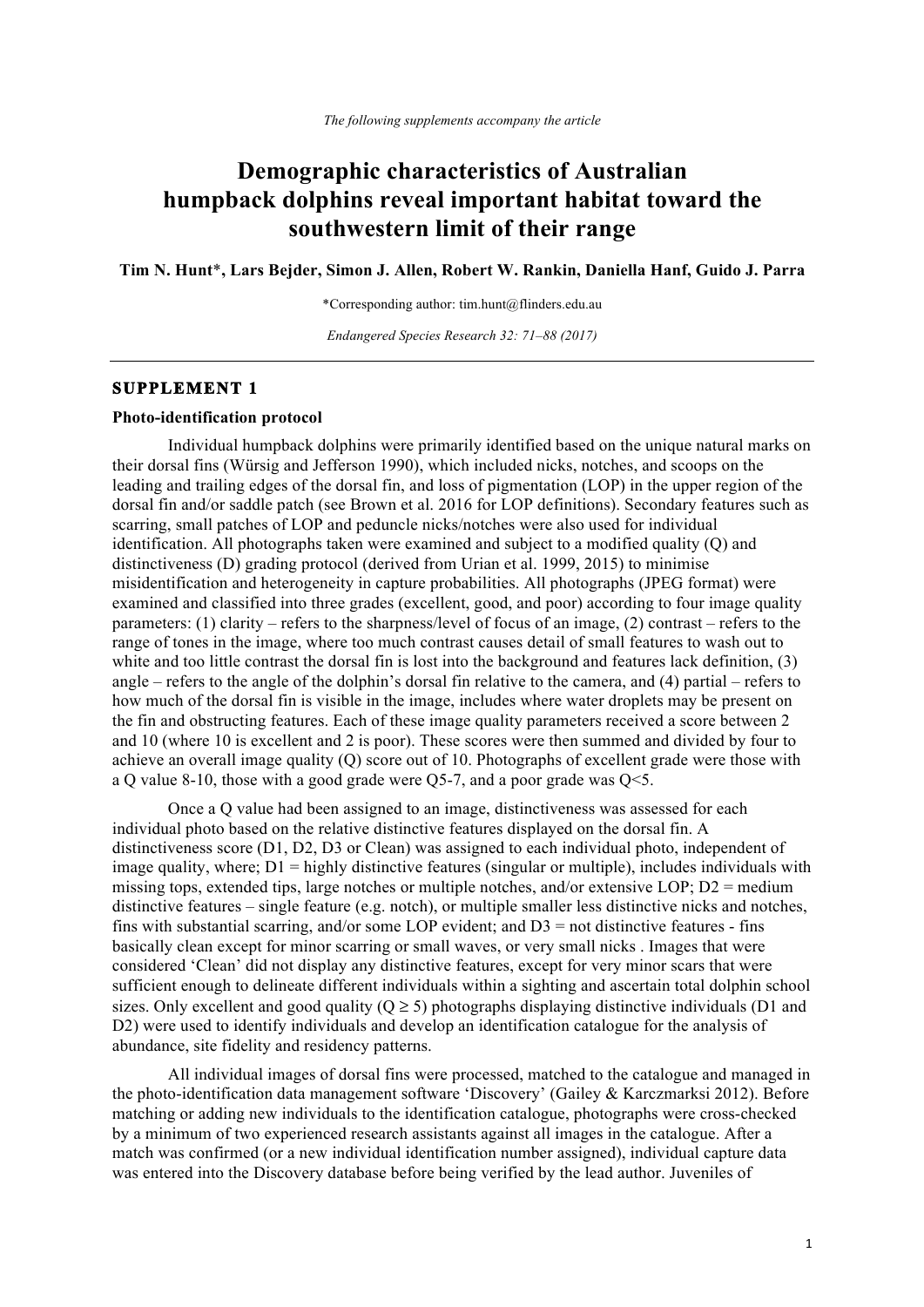sufficient distinctiveness were included in capture histories for analysis, however, calves were excluded from all analyses because they typically do not possess sufficient markings to ensure their future recognition without error.

## **SUPPLEMENT 2**

#### **Proportion of marked individuals in the population**

The proportion of marked (i.e. distinct) individuals in the population  $(\hat{\theta})$  was estimated as the average number of marked individuals (D1 & D2) found in each sighting where photographic coverage was  $\geq 50\%$  (determined by total number of animals photographically identified per sighting over the best school size estimated in the field, excluding calves) (modified from Nicholson et al. 2012).

To estimate the total population size, we adjusted the model estimates to take into account the proportion of marked individuals in the population (Wilson et al. 1999, Nicholson et al. 2012) as follows:

$$
\widehat{N}_{total} = \frac{\widehat{N}_m}{\widehat{\theta}},
$$

where  $\hat{N}_{total}$  is the estimated total population size,  $\hat{N}_m$  is the estimated marked population size and  $\hat{\theta}$ is the estimated proportion of marked individuals in the population. Standard errors of total population sizes were calculated as per Williams et al. (2002), where  $\overline{n}$  is the total number of photographs from which  $\hat{\theta}$  was derived:

$$
SE(\widehat{N}_{total}) = \sqrt{\widehat{N}_{total}^2 \left( \frac{SE(\widehat{N}_m)^2}{\widehat{N}_m^2} + \frac{1 - \widehat{\theta}}{n \widehat{\theta}} \right)}
$$

Lower and upper log-normal 95% confidence intervals were calculated as

$$
\widehat{N}_{total}^{Lower} = \frac{\widehat{N}_{total}}{c}, \ \widehat{N}_{total}^{Upper} = \widehat{N}_{total} \times C \text{ (Burnham et al. 1987) where:}
$$
\n
$$
C = exp\left(1.96 \sqrt{\ln\left(1 + \left(\frac{SE(\widehat{N}_{total})}{\widehat{N}_{total}}\right)^{2}\right)}\right).
$$

#### **SUPPLEMENT 3**

#### **Validation of model assumptions and goodness-of-fit results**

PCRD models assume: (1) the population is closed within P-periods, (2) all individuals (marked and unmarked) have equal probability of being captured within a sampling period, (3) all individuals have equal probability of survival, (4) marks are unique, permanent and identified correctly, (5) each individual's probability of capture is independent of all others, (6) the study area remains constant, and (7) the sampling interval for a particular s-period is instantaneous (i.e. that is sampling periods are short and birth, death, immigration and emigration do not occur during the recapture process) (Pollock 1982, Pollock et al. 1990, Williams et al. 2002).

POPAN models assume: (1) all individuals (marked and unmarked) have equal probability of being captured within a sampling period, (2) all individuals have equal probability of survival, (3) marks are unique, permanent and identified correctly, (4) sampling is instantaneous, and (5) the study area remains constant (Pollock et al. 1990, Williams et al. 2002).

Australian humpback dolphins do not associate at random (Parra et al. 2011), thus, the assumption of independent individual capture probability may have been violated, given that close associates of an individual are more likely to be captured over other individuals. However, associations are dynamic and change often with time (Parra et al. 2011). We therefore deemed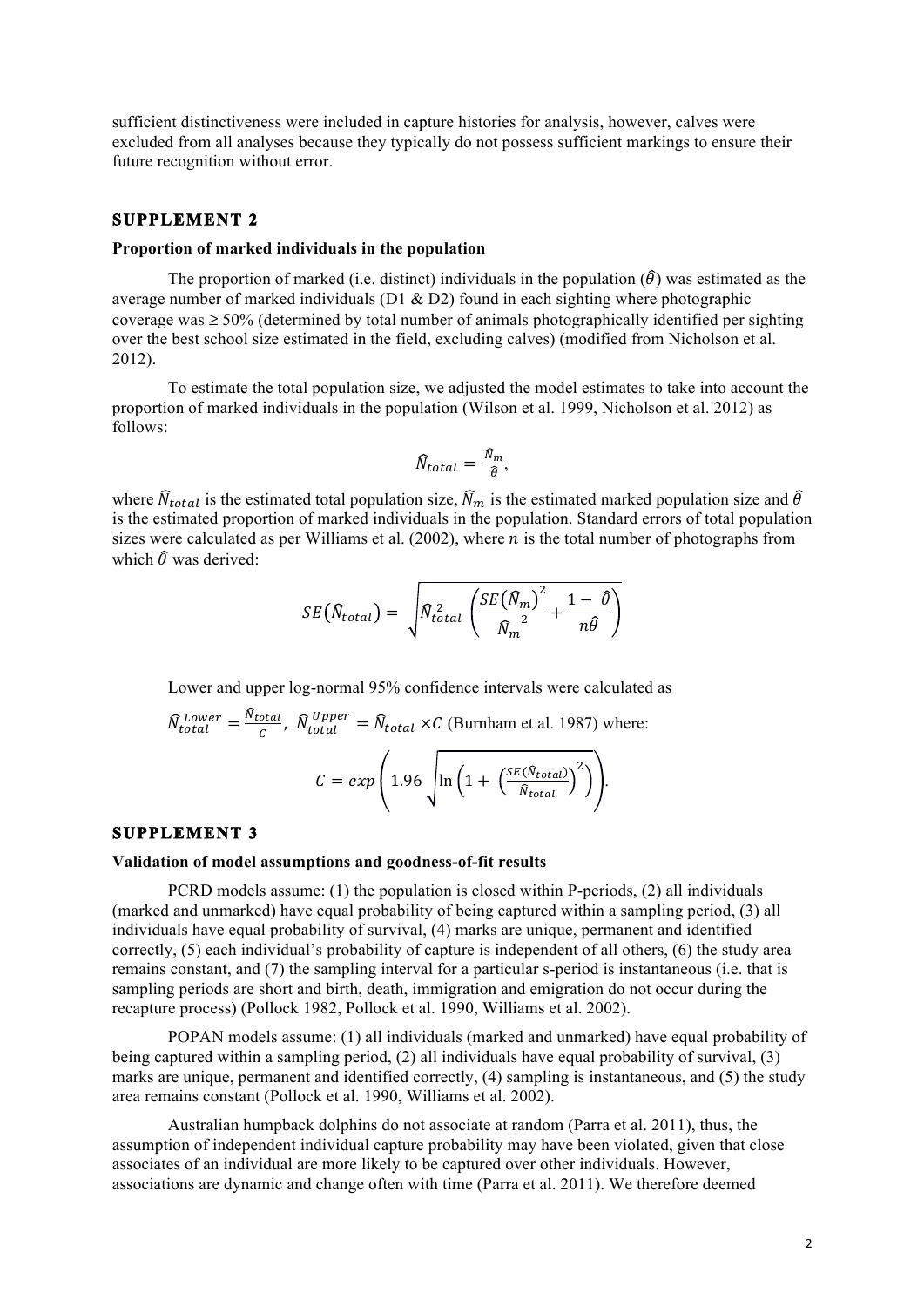violation of this assumption to cause minor bias in our estimates. Secondary sampling periods were kept as short as possible (3 to 31 days); and thus we considered biases due to births, deaths and migration to be negligible given these dolphins' lifespan (decades).

To test the assumption that the population is closed within each P-period, we used the Otis et al. (1978) closure test for capture-recapture data implemented in the CloseTest software (Stanley & Richards 2005, Stanley & Richards 2011). Further, we used U-CARE to carry out TEST 2.CT for heterogeneity in capture probabilities, including testing for a trap response, and used TEST 3.SR to test for a transience effect (i.e. dolphins sighted only once during the study period more often than expected). We also used TEST 3.SM to examine any difference in the expected time of first recapture between the 'new' and 'old' individuals captured at any occasion and then seen again at least once (Choquet et al. 2005).

Table S1. Results from goodness-of-fit tests run in Program RELEASE and U-CARE for the six primary sampling periods of Australian humpback dolphin surveys conducted during 2013-2015 (April to October) around the North West Cape, Western Australia. Global test results (Test 2 + Test 3) and corresponding  $\hat{c}$  values are also included.  $\chi^2$  = chi-squared statistic, df = degrees of freedom,  $N/A$  = statistic not available for this test.

| Program        | Parameters      | TEST 3.SR | <b>TEST</b><br>3.5M | TEST 2.CT <sup>a</sup> | Global<br>test | ĉ    |
|----------------|-----------------|-----------|---------------------|------------------------|----------------|------|
| <b>RELEASE</b> | $\gamma^2$      | 2.06      | 6.80                | 0.39                   | 9.24           |      |
|                | df              |           |                     |                        | 10             | 0.99 |
|                | $p$ -value      | 0.72      | 0.08                | 0.94                   | 0.51           |      |
| U-CARE         | Statistic       | 1.01      | N/A                 | $-0.58$                | N/A            |      |
|                | $\mathbf{v}^2$  | 2.57      | 7.78                |                        | 16.00          | 1.33 |
|                | df              |           |                     |                        |                |      |
|                | <i>p</i> -value | 0.31      | 0.05                | 0.57                   | 0.19           |      |

<sup>a</sup> This test is referred to as TEST 2.C in RELEASE.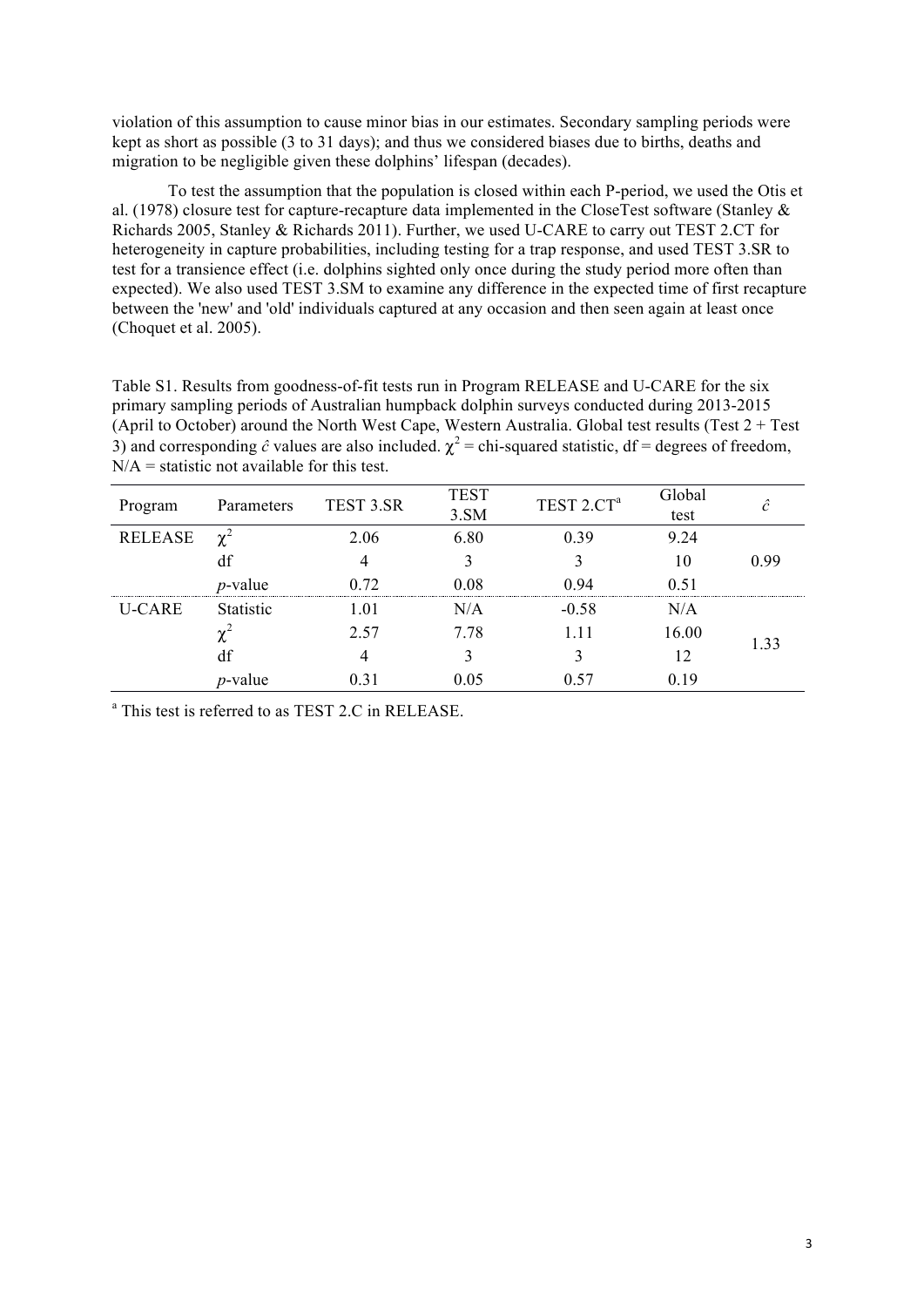# **SUPPLEMENT 4**

Table S2. Reduced set of Pollock's Closed Robust Design models fitted to the capture histories of Australian humpback dolphins to estimate population size (*N*), apparent survival rate (φ), emigration (γ*"*, γ*'*) and capture probability (*p*). The notation '•' indicates that a given parameter was kept constant, '*t*' indicates that a given parameter was allowed to vary with time, and '*season'* indicates that emigration parameters were allowed to vary by seasons Autumn-Winter (April to July;  $P1^a$ , P3 & P5) and Winter-Spring (August to October; P2, P4, & P6). Capture probability was allowed to vary with time among and within primary sampling periods (*t,s*). Recapture probability (*c*) was set equal to *p* and therefore is not included in the model description. The top three ranked models are shown in **bold.**

| Model                                                                                  | Rank             | AICc  | $\triangle$ AICc | AICc<br>weights | Cumulative<br>AICc<br>weight $(\% )$ | Number of<br>parameters |
|----------------------------------------------------------------------------------------|------------------|-------|------------------|-----------------|--------------------------------------|-------------------------|
| $\phi(\cdot)$ $\gamma$ "(season) $\neq \gamma'(\cdot)$ $p(t,s)$                        | $\mathbf{1}$     | 585.3 | 0.0              | 0.331           | 33.12%                               | 47                      |
| $\phi(\cdot)$ $\gamma$ "(season) $\neq \gamma$ '(season) $p(t,s)$                      | $\boldsymbol{2}$ | 585.4 | 0.1              | 0.318           | 64.92%                               | 48                      |
| $\phi(\cdot)$ $\gamma$ "(season) = $\gamma$ '(season) $p(t,s)$                         | 3                | 586.9 | 1.5              | 0.154           | 80.30%                               | 46                      |
| $\phi(t)$ $\gamma$ "(season) = $\gamma$ (season) $p(t,s)$                              | $\overline{4}$   | 589.3 | 4.0              | 0.046           | 84.87%                               | 50                      |
| $\phi(\bullet)$ $\gamma''(t) \neq \gamma'(\bullet)$ $p(t,s)$                           | 5                | 589.9 | 4.6              | 0.033           | 88.19%                               | 50                      |
| $\phi(t)$ $\gamma$ " $\left(\bullet\right)$ = $\gamma$ $\left(\bullet\right)$ $p(t,s)$ | 6                | 590.0 | 4.7              | 0.032           | 91.41%                               | 49                      |
| $\phi(\bullet)$ $\gamma$ " $(\bullet) \neq \gamma(\bullet)$ $p(t,s)$                   | 7                | 591.3 | 6.0              | 0.016           | 93.06%                               | 46                      |
| $\phi(t)$ $\gamma$ ''(season) $\neq \gamma(\cdot)$ $p(t,s)$                            | 8                | 591.8 | 6.5              | 0.013           | 94.34%                               | 51                      |
| $\phi(t)$ $\gamma$ " $0 = \gamma t0 p(t,s)$                                            | 9                | 592.0 | 6.6              | 0.012           | 95.54%                               | 48                      |
| $\phi(t)$ $\gamma$ " $\left(\bullet\right) \neq \gamma\left(\bullet\right) p(t,s)$     | 10               | 592.5 | 7.2              | 0.009           | 96.46%                               | 50                      |
| $\phi(\bullet)$ $\gamma''(\bullet) = \gamma(\bullet)$ $p(t,s)$                         | 11               | 592.6 | 7.2              | 0.009           | 97.35%                               | 45                      |
| $\phi(t)$ $\gamma$ "(season) $\neq \gamma$ (season) $p(t,s)$                           | 12               | 593.3 | 8.0              | 0.006           | 97.96%                               | 52                      |
| $\phi(\cdot)$ $\gamma''(t) = \gamma'(t) p(t,s)$                                        | 13               | 593.7 | 8.4              | 0.005           | 98.46%                               | 49                      |
| $\phi(t)$ $\gamma$ " $\left(\cdot\right) \neq \gamma$ (season) $p(t,s)$                | 14               | 593.8 | 8.5              | 0.005           | 98.93%                               | 51                      |
| $\phi(\cdot)$ $\gamma$ " $(\cdot) \neq \gamma$ (season) $p(t,s)$                       | 15               | 593.9 | 8.6              | 0.005           | 99.38%                               | 47                      |
| $\phi(t)$ $\gamma''(t) = \gamma'(t) p(t,s)$                                            | 16               | 594.6 | 9.3              | 0.003           | 99.70%                               | 52                      |
| $\phi(t)$ $\gamma$ " $\left(\cdot\right) \neq \gamma$ $\left(t\right)$ $p(t,s)$        | 17               | 596.1 | 10.8             | 0.002           | 99.86%                               | 52                      |
| $\phi(t)$ $\gamma''(t) \neq \gamma'(t)$ $p(t,s)$                                       | 18               | 597.1 | 11.8             | 0.001           | 99.95%                               | 53                      |
| $\phi(\bullet)$ $\gamma''0 = \gamma'0 p(t,s)$                                          | 19               | 600.4 | 15.1             | < 0.001         | 99.96%                               | 44                      |
| $\phi(\cdot)$ $\gamma''(t) \neq \gamma'(t) p(t,s)$                                     | 20               | 600.6 | 15.3             | < 0.001         | 99.98%                               | 53                      |
| $\phi(t)$ $\gamma''(t) \neq \gamma'(t)$ $p(t,s)$                                       | 21               | 601.2 | 15.8             | < 0.001         | 99.99%                               | 55                      |
| $\phi(\cdot)$ $\gamma$ " $(\cdot) \neq \gamma(t)$ $p(t,s)$                             | 22               | 601.7 | 16.4             | < 0.001         | 100.00%                              | 49                      |

<sup>a</sup> Emigration parameters for P1 cannot be obtained given it is the first sampling occasion with no previous sampling occasion to reference and derive an estimate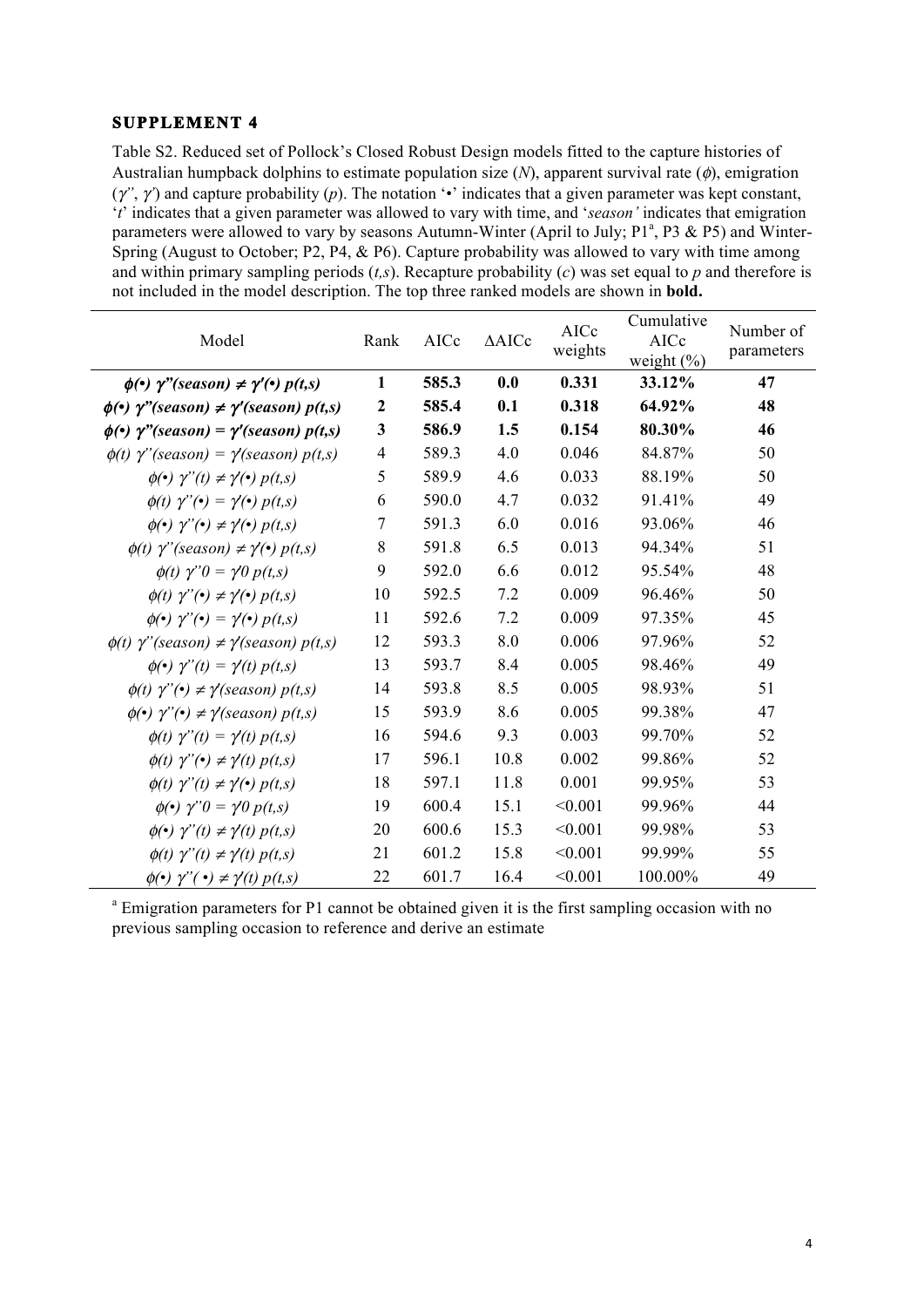Table S3. Weighted-average estimates of capture probabilities (*p*) for all 22 Robust Design models (for model descriptions see Table S2). P-period = primary sampling period, s-period = secondary sampling period, LCI = 95% Lower Confidence Interval limit, UCI = 95% Upper Confidence Interval limit,  $p_P$  = effective detection probability per P-period:  $p_P = 1 - (1-p_{s1})(1-p_{s2})$ ...(1– $p_K$ ), where s1, s2,... sK, are the s-period capture probabilities in each P-period.

| Parameter        | P-period                 | s-period         | Estimate | LCI  | UCI  | $p_{\rm P}$ |
|------------------|--------------------------|------------------|----------|------|------|-------------|
| $\boldsymbol{p}$ | $\mathbf{1}$             | $\mathbf{1}$     | $0.11\,$ | 0.05 | 0.25 |             |
| $\boldsymbol{p}$ | $\,1$                    | $\overline{c}$   | 0.10     | 0.04 | 0.22 | 0.55        |
| $\boldsymbol{p}$ | $\mathbf{1}$             | 3                | 0.32     | 0.17 | 0.53 |             |
| $\boldsymbol{p}$ | $\mathbf{1}$             | $\overline{4}$   | 0.16     | 0.07 | 0.32 |             |
| $\,p$            | $\overline{c}$           | 5                | 0.18     | 0.09 | 0.31 |             |
| $\boldsymbol{p}$ | $\overline{c}$           | 6                | 0.25     | 0.14 | 0.39 |             |
| $\,p\,$          | $\overline{c}$           | $\boldsymbol{7}$ | 0.09     | 0.04 | 0.20 | 0.66        |
| $\boldsymbol{p}$ | $\overline{c}$           | 8                | 0.33     | 0.21 | 0.49 |             |
| $\,p$            | $\overline{c}$           | 9                | 0.11     | 0.05 | 0.22 |             |
| $\boldsymbol{p}$ | $\mathfrak{Z}$           | 10               | 0.08     | 0.04 | 0.18 |             |
| $\,p\,$          | $\mathfrak{Z}$           | 11               | 0.07     | 0.03 | 0.16 |             |
| $\boldsymbol{p}$ | $\mathfrak{Z}$           | 12               | 0.01     | 0.00 | 0.09 |             |
| $\,p$            | $\mathfrak{Z}$           | 13               | 0.18     | 0.11 | 0.29 |             |
| $\boldsymbol{p}$ | $\mathfrak{Z}$           | 14               | 0.29     | 0.19 | 0.42 | 0.71        |
| $\,p\,$          | $\mathfrak{Z}$           | 15               | 0.07     | 0.03 | 0.16 |             |
| $\boldsymbol{p}$ | $\mathfrak{Z}$           | 16               | 0.22     | 0.14 | 0.34 |             |
| $\,p$            | $\mathfrak{Z}$           | 17               | 0.18     | 0.11 | 0.29 |             |
| $\boldsymbol{p}$ | $\overline{4}$           | 18               | 0.13     | 0.06 | 0.25 |             |
| $\,p\,$          | 4                        | 19               | 0.22     | 0.13 | 0.35 |             |
| $\boldsymbol{p}$ | 4                        | 20               | 0.40     | 0.27 | 0.55 |             |
| $\,p$            | 4                        | 21               | 0.20     | 0.11 | 0.33 |             |
| $\boldsymbol{p}$ | $\overline{4}$           | 22               | 0.07     | 0.03 | 0.18 | 0.86        |
| $\,p\,$          | 4                        | 23               | 0.16     | 0.09 | 0.29 |             |
| $\boldsymbol{p}$ | 4                        | 24               | 0.31     | 0.20 | 0.45 |             |
| $\,p$            | $\overline{\mathcal{A}}$ | 25               | 0.20     | 0.11 | 0.33 |             |
| $\boldsymbol{p}$ | $\sqrt{5}$               | 26               | 0.24     | 0.16 | 0.36 |             |
| $\,p$            | 5                        | 27               | 0.21     | 0.13 | 0.32 |             |
| $\boldsymbol{p}$ | 5                        | 28               | 0.02     | 0.01 | 0.09 | 0.50        |
| р                | 5                        | 29               | 0.11     | 0.06 | 0.20 |             |
| $\,p$            | $\sqrt{5}$               | 30               | 0.05     | 0.02 | 0.12 |             |
| $\boldsymbol{p}$ | 6                        | 31               | 0.11     | 0.05 | 0.22 |             |
| $\boldsymbol{p}$ | 6                        | 32               | 0.07     | 0.03 | 0.18 |             |
| $\,p\,$          | 6                        | 33               | 0.04     | 0.01 | 0.13 |             |
| $\boldsymbol{p}$ | 6                        | 34               | 0.39     | 0.25 | 0.55 | 0.71        |
| $\,p\,$          | 6                        | 35               | 0.07     | 0.03 | 0.18 |             |
| $\boldsymbol{p}$ | 6                        | 36               | 0.25     | 0.14 | 0.39 |             |
| $\boldsymbol{p}$ | 6                        | $37\,$           | 0.16     | 0.08 | 0.29 |             |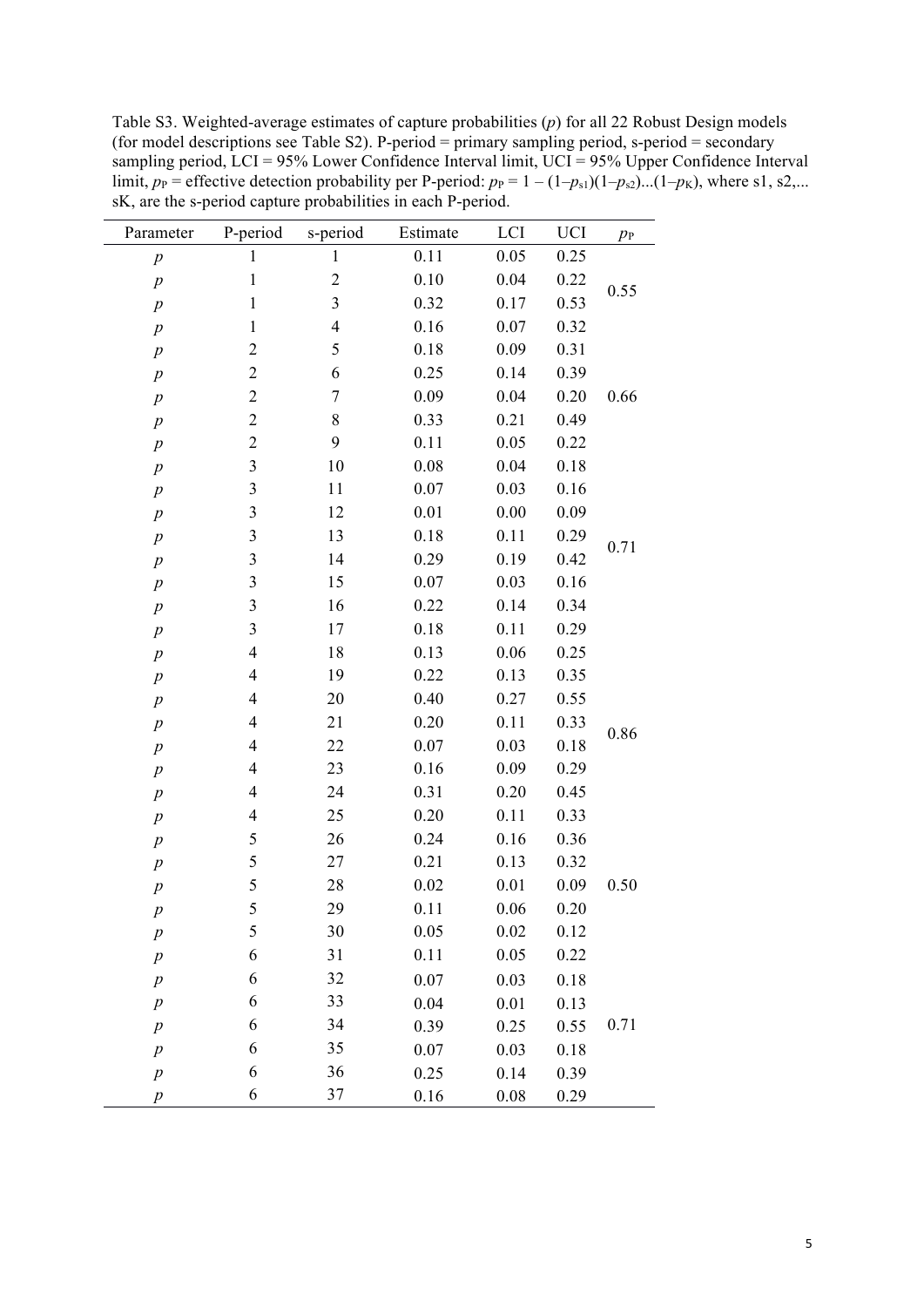Table S4. Real parameter estimates of apparent survival (φ), capture probability (*p*), temporary emigration ( $\gamma'$ ,  $\gamma'$ ), and abundance (*N*) for the Robust Design model  $\phi(\cdot)$   $\gamma''(season) \neq \gamma(\cdot) p(t,s)$ (Rank 1).  $N_m$  = estimate of number of marked animals in the population. P-period = primary sampling period, s-period = secondary sampling period, SE = standard error, LCI = 95% Lower Confidence Interval limit, UCI = 95% Upper Confidence Interval limit.

| Parameter        | P-period                 | s-period                | Estimate | $\rm SE$ | LCI     | <b>UCI</b> |
|------------------|--------------------------|-------------------------|----------|----------|---------|------------|
| $\phi$           | <b>ALL</b>               |                         | 0.99     | 0.07     | 0.00    | 1.00       |
| $\gamma'$        | P2, P4, & P6             |                         | 0.31     | 0.07     | 0.20    | 0.45       |
| $\gamma'$        | P3 & P5                  |                         | < 0.001  | < 0.001  | < 0.001 | < 0.001    |
| $\gamma'$        | Constant                 |                         | 0.80     | 0.11     | 0.50    | 0.94       |
| $\,p\,$          | $\mathbf{1}$             | $\mathbf{1}$            | 0.11     | 0.05     | 0.05    | 0.25       |
| $\,p\,$          | $\mathbf{1}$             | $\overline{c}$          | 0.10     | 0.04     | 0.04    | 0.22       |
| $\,p\,$          | $\mathbf{1}$             | $\overline{\mathbf{3}}$ | 0.32     | 0.10     | 0.17    | 0.53       |
| $\,p\,$          | 1                        | $\overline{4}$          | 0.16     | 0.06     | 0.07    | 0.32       |
| $\,p\,$          | $\overline{c}$           | 5                       | 0.17     | 0.05     | 0.09    | 0.30       |
| $\,p\,$          | $\overline{2}$           | 6                       | 0.24     | 0.06     | 0.14    | 0.38       |
| $\,p\,$          | $\overline{c}$           | $\overline{7}$          | 0.09     | 0.04     | 0.04    | 0.20       |
| $\,p\,$          | $\overline{c}$           | 8                       | 0.33     | 0.07     | 0.21    | 0.48       |
| $\,p\,$          | $\overline{c}$           | 9                       | 0.10     | 0.04     | 0.05    | 0.22       |
| $\,p\,$          | $\overline{\mathbf{3}}$  | 10                      | 0.08     | 0.03     | 0.04    | 0.18       |
| $\boldsymbol{p}$ | $\overline{\mathbf{3}}$  | 11                      | 0.07     | 0.03     | 0.03    | 0.16       |
| $p\,$            | $\overline{\mathbf{3}}$  | 12                      | 0.01     | 0.01     | 0.00    | 0.09       |
| $\boldsymbol{p}$ | $\overline{3}$           | 13                      | 0.18     | 0.05     | 0.11    | 0.29       |
| $p\,$            | $\overline{\mathbf{3}}$  | 14                      | 0.29     | 0.06     | 0.20    | 0.42       |
| $p\,$            | $\overline{\mathbf{3}}$  | 15                      | 0.07     | 0.03     | 0.03    | 0.16       |
| $\boldsymbol{p}$ | $\overline{\mathbf{3}}$  | 16                      | 0.22     | 0.05     | 0.14    | 0.34       |
| $\,p\,$          | $\overline{\mathbf{3}}$  | 17                      | 0.18     | 0.05     | 0.11    | 0.29       |
| $\boldsymbol{p}$ | $\overline{\mathbf{4}}$  | 18                      | 0.12     | 0.04     | 0.06    | 0.24       |
| $\,p\,$          | $\overline{\mathbf{4}}$  | 19                      | 0.21     | 0.06     | 0.12    | 0.34       |
| $\,p\,$          | $\overline{\mathcal{A}}$ | 20                      | 0.39     | 0.07     | 0.26    | 0.53       |
| $\,p\,$          | $\overline{\mathcal{A}}$ | 21                      | 0.20     | 0.05     | 0.11    | 0.32       |
| $p\,$            | $\overline{\mathcal{A}}$ | 22                      | 0.07     | 0.03     | 0.03    | 0.18       |
| $\boldsymbol{p}$ | 4                        | 23                      | 0.16     | 0.05     | 0.08    | 0.28       |
| $\boldsymbol{p}$ | $\overline{4}$           | 24                      | 0.30     | 0.06     | 0.19    | 0.44       |
| $\,p\,$          | $\overline{4}$           | 25                      | 0.20     | 0.05     | 0.11    | 0.32       |
| $\,p\,$          | 5                        | 26                      | 0.25     | 0.05     | 0.16    | 0.36       |
| $\,p\,$          | 5                        | 27                      | 0.21     | 0.05     | 0.13    | 0.32       |
| $\,p$            | 5                        | 28                      | 0.02     | 0.02     | 0.01    | 0.09       |
| $\,p\,$          | 5                        | 29                      | 0.11     | 0.04     | 0.06    | 0.21       |
| $\boldsymbol{p}$ | 5                        | 30                      | 0.05     | 0.02     | 0.02    | 0.13       |
| $\,p\,$          | 6                        | 31                      | 0.10     | 0.04     | 0.04    | 0.21       |
| $\boldsymbol{p}$ | 6                        | 32                      | 0.07     | 0.03     | 0.02    | 0.17       |
| $\boldsymbol{p}$ | 6                        | 33                      | 0.03     | 0.02     | 0.01    | 0.13       |
| $\,p\,$          | 6                        | 34                      | 0.37     | 0.07     | 0.24    | 0.52       |
| $\boldsymbol{p}$ | 6                        | 35                      | 0.07     | 0.03     | 0.02    | 0.17       |
| $\boldsymbol{p}$ | 6                        | 36                      | 0.23     | 0.06     | 0.14    | 0.37       |
| $\,p\,$          | 6                        | 37                      | 0.15     | 0.05     | 0.08    | 0.27       |
| $N_m$            | $\mathbf{1}$             |                         | 61.63    | 14.61    | 44.44   | 107.12     |
| $N_m$            | $\overline{c}$           |                         | 57.46    | 8.26     | 46.76   | 81.20      |
| $N_m$            | $\overline{\mathbf{3}}$  |                         | 72.39    | 7.26     | 62.36   | 92.12      |
| $N_m$            | $\overline{4}$           |                         | 54.66    | 3.91     | 49.98   | 66.68      |
| $N_m$            | 5                        |                         | 83.29    | 12.97    | 64.77   | 117.55     |
| $N_m$            | 6                        |                         | 56.14    | 7.44     | 46.59   | 77.69      |
|                  |                          |                         |          |          |         |            |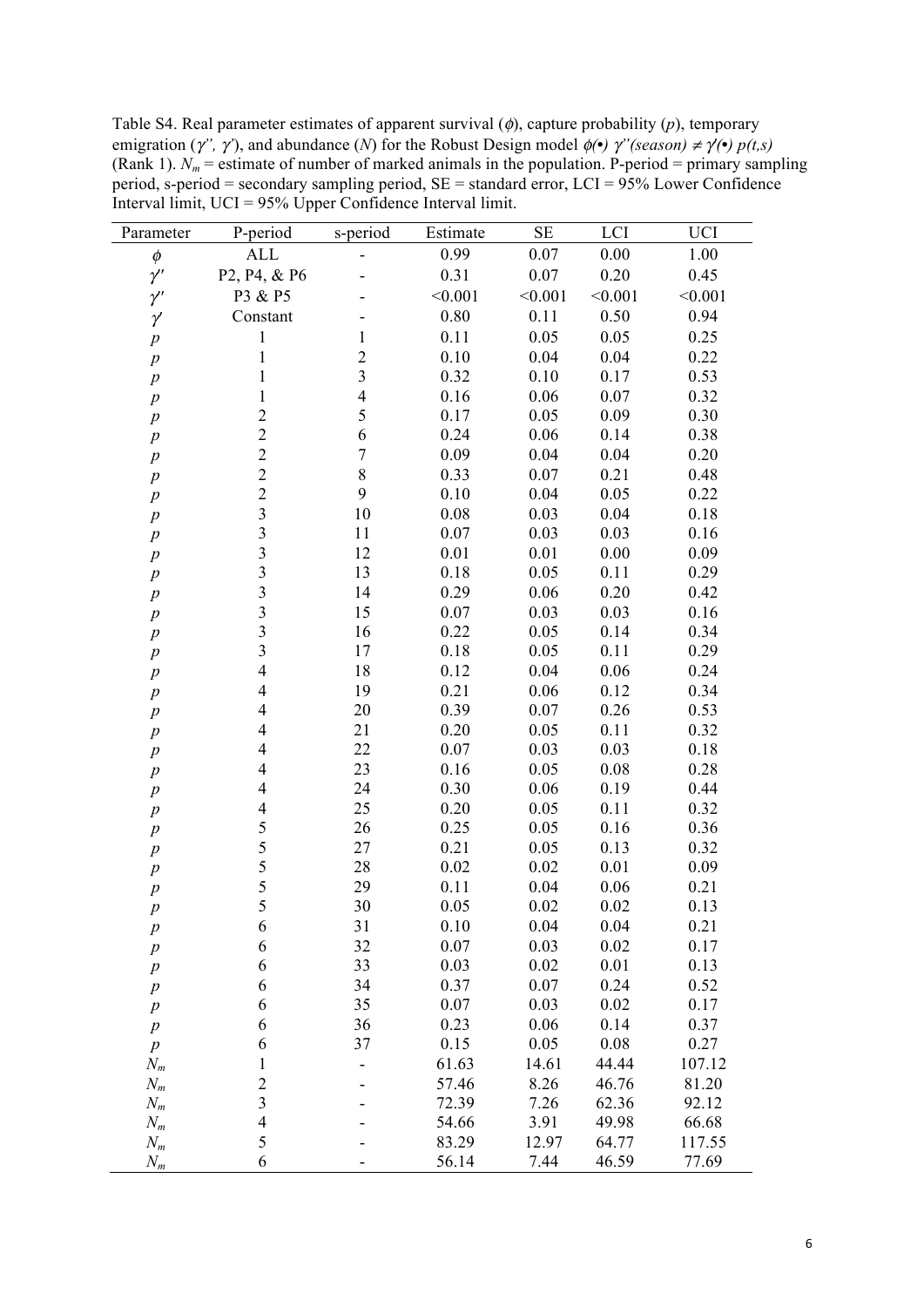Table S5. Real parameter estimates of apparent survival (φ), capture probability (*p*), temporary emigration (γ*",* γ*'*), and abundance (*N*) for the Robust Design model φ*(***•***)* γ*"(season)* <sup>≠</sup> γ*'(season)*   $p(t,s)$  (Rank 2).  $N_m$  = estimate of number of marked animals in the population. P-period = primary sampling period, s-period = secondary sampling period, SE = standard error, LCI = 95% Lower Confidence Interval limit, UCI = 95% Upper Confidence Interval limit.

| Parameter        | P-period                                           | s-period                | Estimate | $\rm SE$ | LCI      | UCI     |
|------------------|----------------------------------------------------|-------------------------|----------|----------|----------|---------|
| $\phi$           | <b>ALL</b>                                         |                         | 1.00     | 0.07     | 0.00     | 1.00    |
| $\gamma'$        | P2, P4, & P6                                       |                         | 0.35     | 0.06     | 0.23     | 0.48    |
| $\gamma'$        | P3 & P5                                            |                         | < 0.001  | < 0.001  | < 0.001  | < 0.001 |
| γ                | P <sub>2</sub> , P <sub>4</sub> , & P <sub>6</sub> |                         | 0.56     | 0.19     | 0.21     | 0.85    |
| γ                | P3 & P5                                            |                         | 1.00     | 0.18     | 0.00     | 1.00    |
| $\boldsymbol{p}$ | 1                                                  | 1                       | 0.11     | 0.05     | 0.05     | 0.25    |
| $\boldsymbol{p}$ | $\mathbf{1}$                                       | $\overline{c}$          | 0.10     | 0.04     | 0.04     | 0.22    |
| $\boldsymbol{p}$ | 1                                                  | $\overline{\mathbf{3}}$ | 0.32     | 0.10     | 0.17     | 0.53    |
| $\boldsymbol{p}$ | 1                                                  | $\overline{4}$          | 0.16     | 0.06     | 0.07     | 0.32    |
| $\boldsymbol{p}$ | $\overline{c}$                                     | 5                       | 0.18     | 0.06     | 0.10     | 0.32    |
| $\boldsymbol{p}$ | $\overline{c}$                                     | 6                       | 0.25     | 0.07     | 0.15     | 0.40    |
| $\boldsymbol{p}$ | $\overline{2}$                                     | $\sqrt{ }$              | 0.09     | 0.04     | 0.04     | 0.20    |
| $\boldsymbol{p}$ | $\overline{c}$                                     | 8                       | 0.34     | 0.08     | 0.21     | 0.50    |
| $\boldsymbol{p}$ | $\overline{c}$                                     | 9                       | 0.11     | 0.04     | 0.05     | 0.23    |
| $\boldsymbol{p}$ | $\overline{\mathbf{3}}$                            | 10                      | 0.08     | 0.03     | 0.04     | 0.17    |
| $\boldsymbol{p}$ | $\overline{\mathbf{3}}$                            | 11                      | 0.07     | 0.03     | 0.03     | 0.16    |
| $\boldsymbol{p}$ | $\overline{\mathbf{3}}$                            | 12                      | 0.01     | 0.01     | 0.00     | 0.09    |
| $\boldsymbol{p}$ | $\overline{\mathbf{3}}$                            | 13                      | 0.18     | 0.05     | 0.10     | 0.29    |
| $\boldsymbol{p}$ | $\overline{\mathbf{3}}$                            | 14                      | 0.29     | 0.06     | 0.19     | 0.41    |
| $\boldsymbol{p}$ | $\overline{\mathbf{3}}$                            | 15                      | 0.07     | 0.03     | 0.03     | 0.16    |
| $\boldsymbol{p}$ | $\overline{\mathbf{3}}$                            | 16                      | 0.22     | 0.05     | 0.14     | 0.33    |
| $\boldsymbol{p}$ | $\overline{\mathbf{3}}$                            | 17                      | 0.18     | 0.05     | 0.10     | 0.29    |
| $\boldsymbol{p}$ | $\overline{4}$                                     | 18                      | 0.13     | 0.05     | 0.06     | 0.25    |
| $\boldsymbol{p}$ | 4                                                  | 19                      | 0.23     | 0.06     | 0.13     | 0.36    |
| $\boldsymbol{p}$ | 4                                                  | 20                      | 0.41     | 0.07     | 0.28     | 0.56    |
| $\boldsymbol{p}$ | $\overline{\mathcal{A}}$                           | 21                      | 0.21     | 0.06     | 0.12     | 0.34    |
| $\boldsymbol{p}$ | $\overline{\mathcal{A}}$                           | 22                      | 0.08     | 0.04     | 0.03     | 0.18    |
| $\boldsymbol{p}$ | $\overline{\mathcal{A}}$                           | 23                      | 0.17     | 0.05     | 0.09     | 0.30    |
| $\boldsymbol{p}$ | 4                                                  | 24                      | 0.32     | 0.07     | 0.20     | 0.46    |
| $\boldsymbol{p}$ | 4                                                  | 25                      | 0.21     | 0.06     | 0.12     | 0.34    |
| $\boldsymbol{p}$ | 5                                                  | 26                      | 0.23     | 0.05     | 0.15     | 0.35    |
| $\boldsymbol{p}$ | $\frac{5}{5}$                                      | 27                      | 0.20     | 0.05     | 0.12     | 0.31    |
| $\boldsymbol{p}$ |                                                    | 28                      | 0.02     | 0.02     | 0.01     | 0.09    |
| $\boldsymbol{p}$ | 5                                                  | 29                      | 0.11     | 0.03     | $0.05\,$ | 0.20    |
| $\boldsymbol{p}$ | 5                                                  | 30                      | 0.05     | 0.02     | 0.02     | 0.12    |
| $\boldsymbol{p}$ | 6                                                  | 31                      | 0.11     | 0.04     | 0.05     | 0.22    |
| $\boldsymbol{p}$ | 6                                                  | 32                      | 0.07     | 0.03     | 0.03     | 0.18    |
| $\boldsymbol{p}$ | 6                                                  | 33                      | 0.04     | 0.02     | 0.01     | 0.13    |
| $\boldsymbol{p}$ | 6                                                  | 34                      | 0.39     | 0.08     | 0.25     | 0.55    |
| $\boldsymbol{p}$ | 6                                                  | 35                      | 0.07     | 0.03     | 0.03     | 0.18    |
| $\boldsymbol{p}$ | 6                                                  | 36                      | 0.25     | 0.06     | 0.14     | 0.39    |
| $\boldsymbol{p}$ | 6                                                  | 37                      | 0.16     | 0.05     | 0.08     | 0.29    |
| $N_m$            | 1                                                  |                         | 61.63    | 14.61    | 44.44    | 107.12  |
| $N_m$            | 2                                                  |                         | 55.96    | 7.90     | 45.88    | 78.94   |
| $N_m$            | 3                                                  |                         | 73.42    | 7.54     | 62.96    | 93.87   |
| $N_m$            | 4                                                  |                         | 53.51    | 3.53     | 49.41    | 64.59   |
| $N_m$            | 5                                                  |                         | 87.35    | 14.34    | 66.90    | 125.30  |
| $N_m$            | 6                                                  |                         | 54.23    | 6.86     | 45.56    | 74.36   |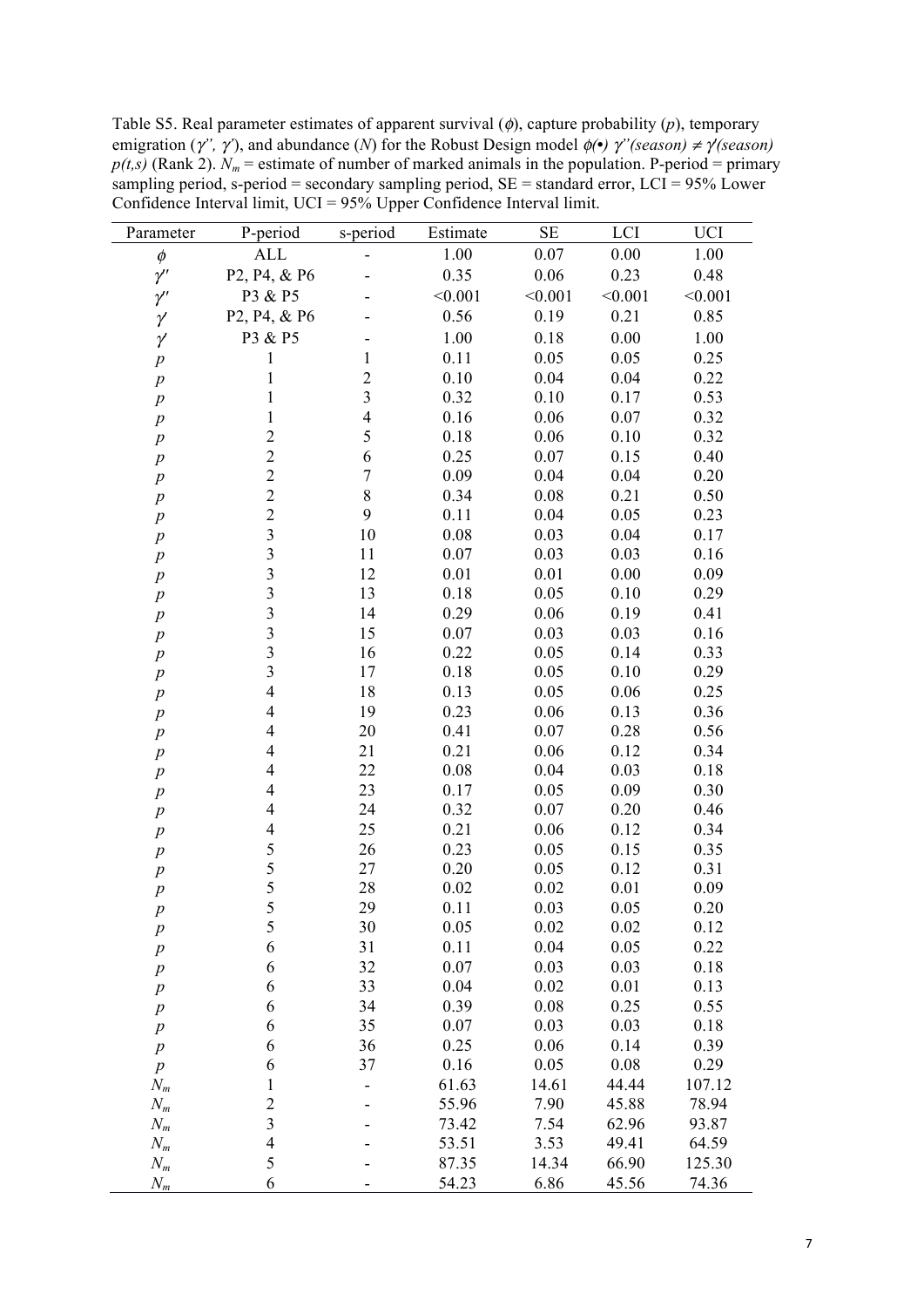Table S6. Real parameter estimates of apparent survival (φ), capture probability (*p*), temporary emigration ( $\gamma'$ ,  $\gamma'$ ), and abundance (*N*) for the Robust Design model  $\phi(\cdot)$   $\gamma''(season) = \gamma(season)$  $p(t,s)$  (Rank 3).  $N_m$  = estimate of number of marked animals in the population. P-period = primary sampling period, s-period = secondary sampling period, SE = standard error, LCI = 95% Lower Confidence Interval limit, UCI = 95% Upper Confidence Interval limit.

| Parameter            | P-period                | s-period                | Estimate | $\rm SE$ | LCI     | <b>UCI</b> |
|----------------------|-------------------------|-------------------------|----------|----------|---------|------------|
| $\phi$               | <b>ALL</b>              |                         | 0.85     | 0.05     | 0.73    | 0.92       |
| $\gamma'' = \gamma'$ | P2, P4, & P6            |                         | 0.31     | 0.06     | 0.20    | 0.45       |
| $\gamma'' = \gamma'$ | P3 & P5                 |                         | < 0.001  | < 0.001  | < 0.001 | < 0.001    |
| $\boldsymbol{p}$     | $\mathbf{1}$            | $\mathbf{1}$            | 0.11     | 0.05     | 0.05    | 0.25       |
| $\boldsymbol{p}$     | $\mathbf{1}$            | $\overline{2}$          | 0.10     | 0.04     | 0.04    | 0.22       |
| $\boldsymbol{p}$     | 1                       | $\overline{\mathbf{3}}$ | 0.32     | 0.10     | 0.17    | 0.53       |
| $\boldsymbol{p}$     | 1                       | $\overline{4}$          | 0.16     | 0.06     | 0.07    | 0.32       |
| $\boldsymbol{p}$     | $\overline{c}$          | 5                       | 0.18     | 0.06     | 0.09    | 0.31       |
| $\boldsymbol{p}$     | $\overline{c}$          | 6                       | 0.25     | 0.07     | 0.14    | 0.40       |
| $\boldsymbol{p}$     | $\overline{c}$          | $\overline{7}$          | 0.09     | 0.04     | 0.04    | 0.20       |
| $\boldsymbol{p}$     | $\overline{c}$          | 8                       | 0.34     | 0.08     | 0.21    | 0.50       |
| $\boldsymbol{p}$     | $\overline{c}$          | 9                       | 0.11     | 0.04     | 0.05    | 0.23       |
| $\,p$                | $\overline{\mathbf{3}}$ | 10                      | 0.08     | 0.03     | 0.04    | 0.17       |
| $p\,$                | $\overline{\mathbf{3}}$ | 11                      | 0.07     | 0.03     | 0.03    | 0.16       |
| $\,p\,$              | $\overline{\mathbf{3}}$ | 12                      | 0.01     | 0.01     | 0.00    | 0.09       |
| $\,p\,$              | $\overline{\mathbf{3}}$ | 13                      | 0.18     | 0.05     | 0.10    | 0.29       |
| $\,p\,$              | $\overline{3}$          | 14                      | 0.29     | 0.06     | 0.19    | 0.41       |
| $\boldsymbol{p}$     | $\overline{\mathbf{3}}$ | 15                      | 0.07     | 0.03     | 0.03    | 0.16       |
| $\boldsymbol{p}$     | $\overline{3}$          | 16                      | 0.22     | 0.05     | 0.14    | 0.33       |
| $\boldsymbol{p}$     | $\overline{\mathbf{3}}$ | 17                      | 0.18     | 0.05     | 0.10    | 0.29       |
| $\,p\,$              | $\overline{4}$          | 18                      | 0.13     | 0.05     | 0.06    | 0.26       |
| $\boldsymbol{p}$     | $\overline{4}$          | 19                      | 0.23     | 0.06     | 0.13    | 0.36       |
| $\boldsymbol{p}$     | 4                       | 20                      | 0.42     | 0.07     | 0.29    | 0.56       |
| $\boldsymbol{p}$     | 4                       | 21                      | 0.21     | 0.06     | 0.12    | 0.34       |
| $\boldsymbol{p}$     | $\overline{4}$          | 22                      | 0.08     | 0.04     | 0.03    | 0.19       |
| $\boldsymbol{p}$     | 4                       | 23                      | 0.17     | 0.05     | 0.09    | 0.30       |
| $\boldsymbol{p}$     | 4                       | 24                      | 0.32     | 0.07     | 0.21    | 0.47       |
| $\,p\,$              | $\overline{4}$          | 25                      | 0.21     | 0.06     | 0.12    | 0.34       |
| $\,p\,$              | 5                       | 26                      | 0.24     | 0.05     | 0.16    | 0.36       |
| $\,p\,$              | 5                       | 27                      | 0.21     | 0.05     | 0.13    | 0.31       |
| $\,p\,$              | 5                       | 28                      | 0.02     | 0.02     | 0.01    | 0.09       |
| $\boldsymbol{p}$     | 5                       | 29                      | 0.11     | 0.04     | 0.06    | 0.20       |
| $\boldsymbol{p}$     | 5                       | 30                      | 0.05     | 0.02     | 0.02    | 0.12       |
| $\boldsymbol{p}$     | 6                       | 31                      | 0.11     | 0.04     | 0.05    | 0.22       |
| $\,p\,$              | 6                       | 32                      | 0.07     | 0.04     | 0.03    | 0.18       |
| $\boldsymbol{p}$     | 6                       | 33                      | 0.04     | 0.03     | 0.01    | 0.13       |
| $\boldsymbol{p}$     | 6                       | 34                      | 0.39     | 0.08     | 0.26    | 0.55       |
| $p\,$                | 6                       | 35                      | 0.07     | 0.04     | 0.03    | 0.18       |
| $\,p\,$              | 6                       | 36                      | 0.25     | 0.06     | 0.15    | 0.39       |
| $\,p\,$              | 6                       | 37                      | 0.16     | 0.05     | 0.08    | 0.29       |
| $N_m$                | $\mathbf{1}$            |                         | 61.63    | 14.61    | 44.44   | 107.12     |
| $N_m$                | $\overline{c}$          |                         | 56.31    | 8.11     | 45.99   | 79.96      |
| $N_m$                | $\overline{\mathbf{3}}$ |                         | 73.29    | 7.36     | 63.02   | 93.13      |
| $N_m$                | $\overline{4}$          |                         | 53.30    | 3.44     | 49.31   | 64.15      |
| $N_m$                | 5                       |                         | 85.18    | 13.52    | 65.85   | 120.87     |
| $N_m$                | 6                       |                         | 53.89    | 6.74     | 45.38   | 73.71      |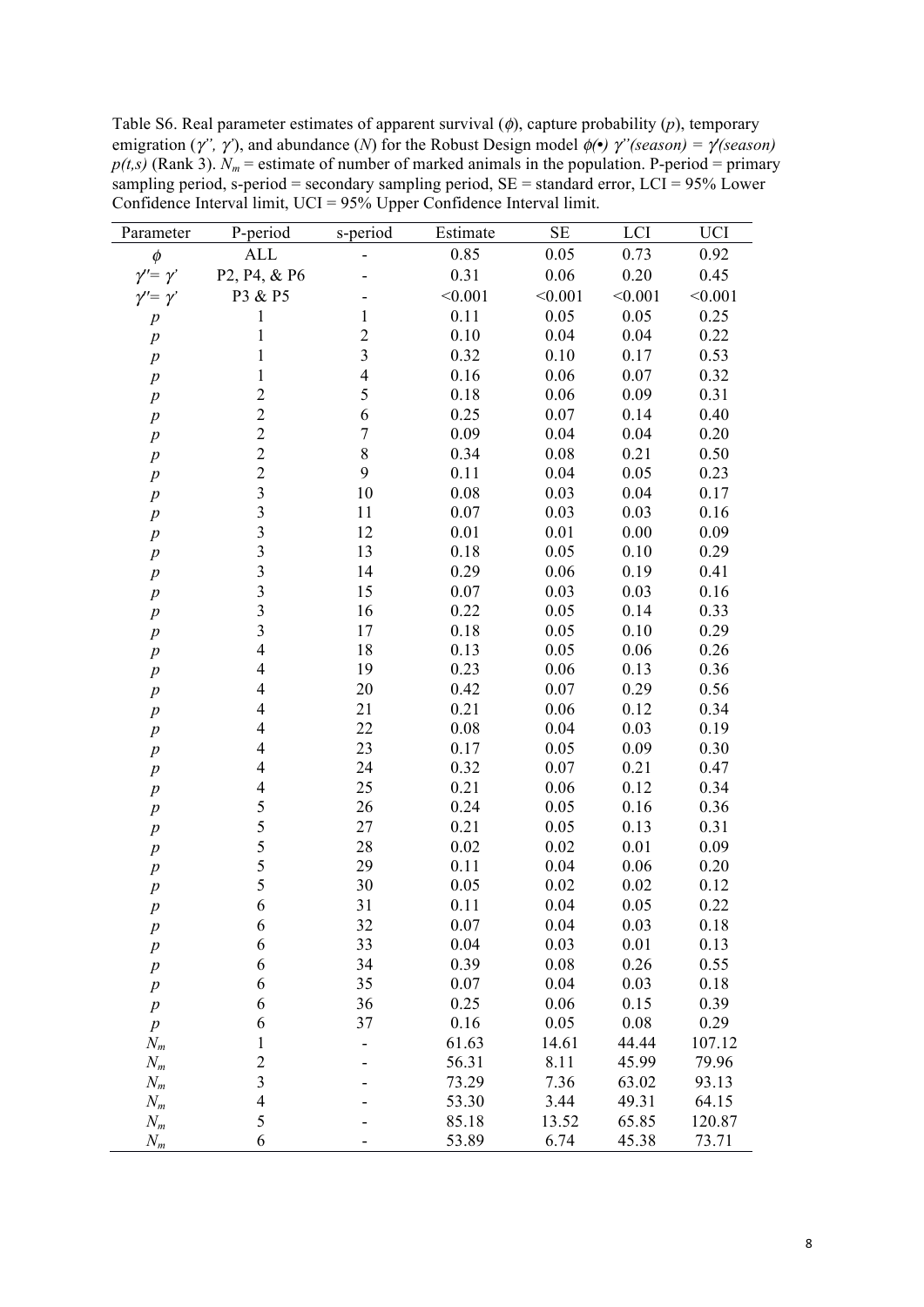| $\mu$ and the state (perfect). Each model medipolates charge constant (°) of third varying ( <i>i</i> ) parameters. |      |         |                  |                 |                                      |                         |
|---------------------------------------------------------------------------------------------------------------------|------|---------|------------------|-----------------|--------------------------------------|-------------------------|
| Model                                                                                                               | Rank | AICc    | $\triangle$ AICc | AICc<br>weights | Cumulative<br>AICc weights<br>$(\%)$ | Number of<br>parameters |
| $\phi(t)$ p(•) pent(t)                                                                                              |      | 485.3   | 0.0              | 0.439           | 43.9%                                | 11                      |
| $\phi(t)$ p(t) pent(t)                                                                                              | 2    | 485.5   | 0.2              | 0.401           | 84.0%                                | 14                      |
| $\phi(\bullet)$ p(t) pent(t)                                                                                        | 3    | 488.5   | 3.2              | 0.090           | 93.0%                                | 12                      |
| $\phi(\bullet)$ p( $\bullet$ ) pent(t)                                                                              | 4    | 489.0   | 37               | 0.070           | $100\%$                              | 8                       |
| $\phi(t)$ p(t) pent(•)                                                                                              | 5    | 48376.7 | 47891.4          | 0.000           | 100%                                 | 10                      |
| $\phi(\bullet)$ p( $\bullet$ ) pent( $\bullet$ )                                                                    | 6    | 48410.6 | 47925.2          | 0.000           | 100%                                 | 3                       |

Table S7. POPAN open models fitted to the capture histories of Australian humpback dolphins to estimate super population size, apparent survival (φ), capture probability (*p*) and probability of entry into the study area (*pent*). Each model incorporates either constant (•) or time-varying (*t*) parameters.

# **SUPPLEMENT 5**

Table S8. Models fitted to observed LIR data of Australian humpback dolphins on the North West Cape, Western Australia. For description of model equations see Whitehead (2001). The models that best fitted the data according to Akaike's Information Criterion, corrected for small sample size and overdispersion (QAICc) are shown in **bold**. ∆QAIC indicates how well the data support the less favoured model (Burnham & Anderson 2002).

| Model equation<br>Model explanation                                                                |                                                      | QAIC   | $\triangle$ QAIC | Model parameter<br>explanation <sup>d</sup>                                                        |
|----------------------------------------------------------------------------------------------------|------------------------------------------------------|--------|------------------|----------------------------------------------------------------------------------------------------|
| $a2*exp(-a1*td)$                                                                                   | Emigration/mortality <sup>a</sup><br>2437.8          |        | 0.0              | a1=emigration rate;<br>$1/a2=N$                                                                    |
| $(1/a1)*exp(-td/a2)$                                                                               | Emigration/mortality <sup>a</sup>                    | 2437.8 | 0.0              | a1=N; a2=mean<br>residence time                                                                    |
| $a3*exp(-a1*td)+a4*exp(-a2*td)$                                                                    | Emigration $+$<br>reimmigration $+$<br>mortality     | 2440.0 | 2.2              | $a1=N$ ; $a2$ =mean time in<br>study area; a3=mean<br>time out of study area;<br>a4=mortality rate |
| $a2+a3*exp(-a1*td)$                                                                                | Closed: emigration $+$<br>reimmigration <sup>b</sup> | 2441.0 | 3.2              | a1=emigration rate;<br>$a2/(a2+a3)$ =proportion of<br>population in study area<br>at any time      |
| a1                                                                                                 | Closed (no movement) $\text{c}$                      | 2441.4 | 3.6              | $a1=N$                                                                                             |
| 1/a1                                                                                               | Closed (no movement) $\rm^c$                         | 2441.4 | 3.6              | $1/a1=N$                                                                                           |
| $(exp(-a4*td)/a1).$ *<br>$((1/a3)+(1/a2)*exp$<br>$\left(\frac{-(1/a3+1/a2)}{t}\right)/(1/a3+1/a2)$ | Emigration $+$<br>reimmigration $+$<br>mortality     | 2441.8 | 4.0              | $a1=N$ ; $a2$ =mean time in<br>study area; a3=mean<br>time out of study area;<br>a4=mortality rate |

a,c Both model equations are considered the same but are parameterized differently, and yielded identical QAIC values.

<sup>b</sup> The corresponding emigration + reimmigration model  $[(1/a1)*((1/a3)+(1/a2)*exp(-(1/a3+1/a2)*$ td))/(1/a3+1/a2)] from Whitehead (2001, 2009) is not reported. This model includes the best fitting model plus one parameter, and given  $QAIC = -2LogLikelihood/c + 2K$  (where K is the number of parameters), it is therefore constrained to have ∆QAIC within 2 of the best fitting model (because Log-Likelihood cannot decrease). It is therefore not a representative model of proper fit to the data and is not reported (Hal Whitehead, pers. comm. 17 January 2016).

<sup>d</sup> For each model with a 'td' parameter, this refers to 'time lag'. Parameters a1, a2, a3 and a4 differ slightly amongst models and are therefore explained in the table. 'N' refers to the population size (at any one time) in the study area (Whitehead 2009).